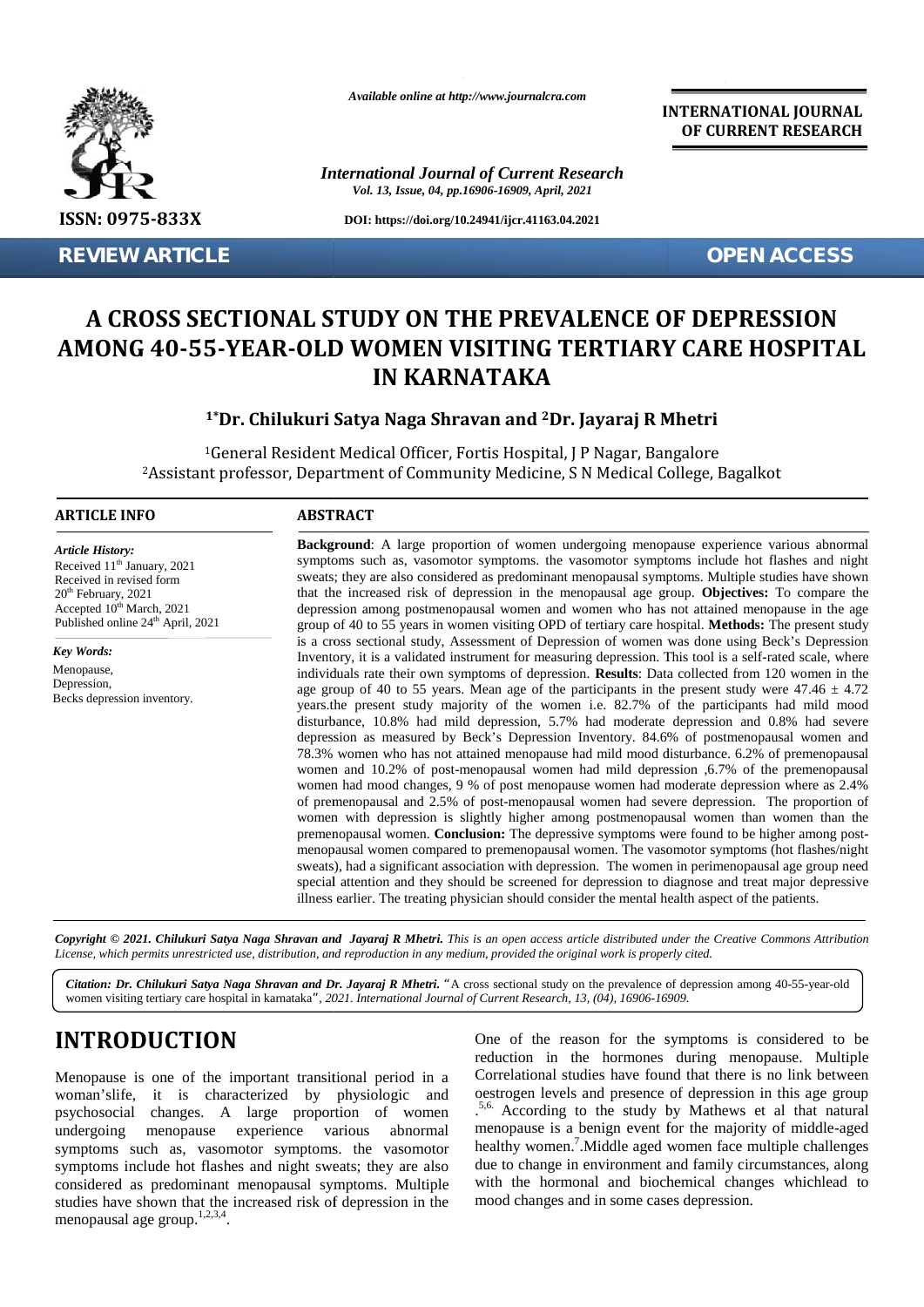Vasomotor symptoms are generally associated with a higher prevalence of Depressed mood $8,9,10$ . according to a study criter by Freeman EW et alhot flashes and depressive symptoms occurred early in the menopausal transition, they also reported that the depressive symptoms are more likely to precede hot flashes in women with no previous experience of either symptom. $^{11}$  The relation of depression with menopausal status is studied in many studies from different parts of the world. But limited research data are available regarding depression among women around the menopausal age in India, this study was under taken to find the relation of depression with menopausal status.

### **OBJECTIVES**

To compare the depression among postmenopausal women and women who has not attained menopause in the age group of 40 to 55 years in women visiting OPD of tertiary care hospital.

# **METHODS AND MATERIALS**

The present study is a cross sectional study conducted in the patients attending the outpatient or in patient services of tertiary care hospital in Karnataka, India.

**SAMPLE SIZE:** According to study by Biswajit  $L^{12}$  in perimenopausal women the depressive disorder was seen in 31% of the study participants. using formula for Sample size n =  $[DEF*Np(1-p)]/ [(d2/Z21 - /2*(N-1) +p*(1-p)],$ prevalence of 31%, design effect of 1 and confidence limits as 10% and confidence level of 97%, The total number came up to 101 which was rounded off to 120.

**INCLUSION CRITERIA:** Women who belonged to age group of 40-55 years and who consented to be a part of study were included in the study.

### **EXCLUSION CRITERIA:**

- Women who had undergone surgical menopause
- Women receiving hormone replacement therapy
- Women who attained menopause more than five years back.

All Post-menopausal women who met the inclusion criteria were included in the study. Then for every woman who had attained menopause, woman in the same age group (43-55year) who had not attained menopause was chosen. Data were collected from women by interviewing with the help of a structured questionnaire consisting of a socio-demographic data, Beck's Depression Inventory.

**TOOLS OF ASSESEMENT:** Assessment of Depression of women was done using Beck's Depression Inventory,<sup>13,14</sup>it is a validated instrument for measuring depression. This tool is a self-rated scale, whereindividuals rate their own symptoms of depression. The Beck Depression Inventory (BDI) takes just 5- 10 minutes to complete. It provides a fast, efficient way to assess depression. The test contains 21 items, most of which assess depressive symptoms on a Likert scale of 0-3. Each item is a list of four statements arranged in increasing severity about a particular symptom of depression. BDI-II total scores have been correlated with scores on other psychological tests.

Clinical interpretation of scores is accomplished through criterion-referenced procedures utilizing the following interpretive ranges: 0-13 - minimal depression; 14-19 - mild depression; 20-28 -moderate depression; and 29-63 - severe depression.Higher total scores indicate more severe depressive symptoms. All women were interviewed in the local language. Participants were informed about the and objectives of the study and an informed consent was obtained.

**STATISTICAL ANALYSIS:** The data was entered in Microsoft excel 2016 and coded andThe Statistical Package for the Social Sciences Software Version 16.0 was used for statistical analyses. The Chi-square test was applied to find out differences in proportions. P-value less than 0.05 were considered as statistical significant.

# **RESULTS**

The results of data collected from 120 women in the age group of 40 to 55 years. Mean age of the participants in the present study were  $47.46 \pm 4.72$  years. 97.2% of the participantsbelonged to the Hindu religion, 2.8% belonged to the Muslim religion. Majority of study participants i.e. 61.8 % belonged to the nuclear family. Majority of participants i.e. 41.4 % were educated up to high school, followed by 25.1%, who had studied up to the middle school. 30.4% were educated up to primary level. 3.1% were illiterate. 84.3% of the all study subjects were house wives**.** In the present study majority of the women i.e. 82.7% of the participants had mild mood disturbance,10.8% had mild depression, 5.7% had moderate depression and 0.8% had severe depression as measured by Beck's Depression Inventory. 84.6% of postmenopausal women and 78.3% women who has not attained menopause hadmild mood disturbance. 6.2% of premenopausal women and 10.2% of post-menopausal women had mild depression ,6.7% of the premenopausal women had mood changes,9 % of post menopause women had moderate depression where as 2.4% of premenopausal and 2.5% of post-menopausal women had severe depression. The proportion of women with depression is slightly higher among postmenopausal women than women than the premenopausal women. Chi square test was used and p value <0.05 was considered significant.

In a pre-menopause woman 92.6% had mild mood changes where as 7.4% had moderate to severe depression where as in a post menopause woman 90.1% had mild mood changes where as 9.9 % had moderate to severe depression. The percentage of women havingsevere depression was marginally more in the post menopausal age group. In women in whom hot flushes were absent 96.5% had mood changes where as 3.5% had severe depression .In women with hot flushes only 83.4% had mood changes where as 16.6 % had severe depression , this was significantly higher when compared with women who had not attained menopause with chi square value of 9.423 and p value of  $\leq 0.001$ . In women in whom the night sweats were absent 95.3% had mood changes where as 4.7 % had severe depression .In women with night sweats only 80.1 % had mood changes where as 19.9% had severe depression , this was significantly higher when compared with women who had not attained menopause with chi square value of 12.34 and p value of <0.001.In women in without disturbed sleep 95.3% had mood changes where as 7.8 % had moderate or severe depression.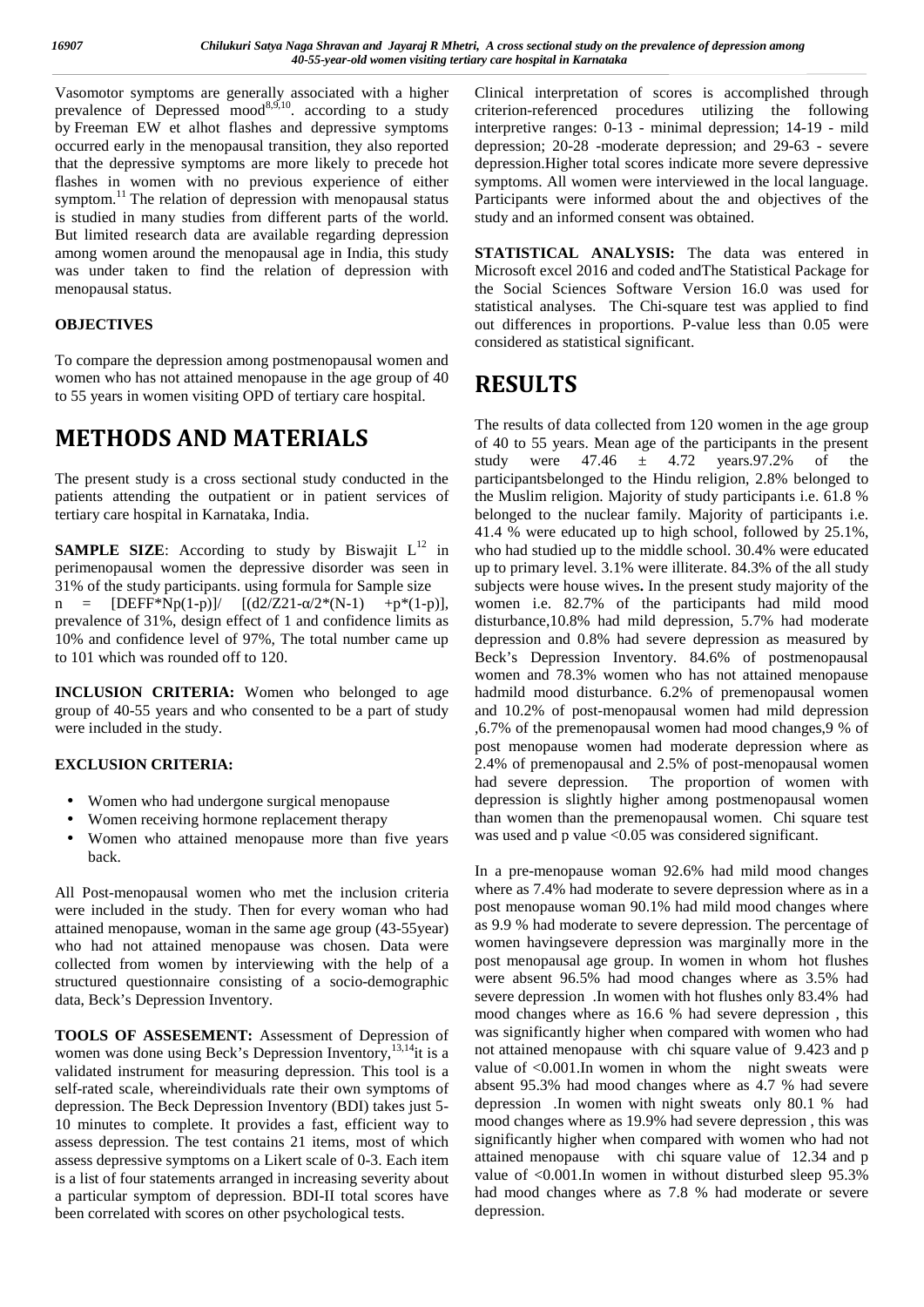| <b>SYMPTOMS</b>    | <b>CATEGORY</b> | MINIMAL AND MILD DEPRESSION | MODERATE/SEVERE   | $X^2$ value | <b>P VALUE</b> |
|--------------------|-----------------|-----------------------------|-------------------|-------------|----------------|
|                    |                 |                             | <b>DEPRESSION</b> |             |                |
|                    | Not Attained    | $111(92.6\%)$               | $9(7.4\%)$        | 0.469       | 0.246          |
| Menopause          | Attained        | $108(90.1\%)$               | $12(9.9\%)$       |             |                |
| Hot flashes        | Absent          | 116(96.5%)                  | $4(3.5\%)$        | 9.423       | $0.001*$       |
|                    | Present         | $101(83.4\%)$               | $19(16.6\%)$      |             |                |
| Night sweats       | No              | 114(95.3%)                  | 6(4.7%)           | 12.34       | $0.001*$       |
|                    | Yes             | $96(80.1\%)$                | 24(19.9%)         |             |                |
| Disturbed Sleep    | N <sub>0</sub>  | $111(92.6\%)$               | $9(7.4\%)$        | 0.924       | 0.168          |
|                    | Yes             | 97(81.3%)                   | 23(18.7%)         |             |                |
|                    | No              | $112(93.4\%)$               | $8(6.6\%)$        | 1.30        | 0.127          |
| Sexual disinterest | Yes             | $107(89.2\%)$               | $13(10.8\%)$      |             |                |

**Table 1. Relation between menopausalsymptoms and Depression**

In women with disturbed sleep only 81.3%% had mood changes where as 18.7 % had severe depression , this was higher when compared with women who had not attained menopause, but it wasn't statistically significant with chi square value of 0.924 and p value of 0.168.In women in without sexual disinterest 93.4 % had mood changes where as 6.6 % had moderate or severe depression .In women with sexual disinterest only 89.2 % had mood changes where as 10.8 % had severe depression , this was significantly higher when compared with women who had not attained menopause with chi square value of 1.3 and p value of 0.127.

# **DISCUSSION**

The total BDI scores among postmenopausal women were significantly higher compared to women who has notattained menopause. In spite of the depressive symptom being higher among post-menopausal women when compared to the pre menopausal women, the clinical depression is not increased. In another study by N. Sagsozet al,the authors found that the BDI scores were higher in menopausal women in comparison to the 2 post-menopausal women <sup>15</sup>.In astudy by Tangen T et al where women in postmenopausal period were compared with the peri-menopausal period, the results showed that the depressive symptomsscore wasgreater whereas the anxiety symptoms was  $\frac{3}{2}$ lower. However, these differences were not statistically significance.<sup>16</sup>in two studies which were longitudinal cohort studies where the authors tracked the premenopausal women for 5 to 8 years as they transitioned through menopause<sup>,17,18</sup>.  $\frac{4}{4}$ the authors found that there was an increase in risk for the development of depressive symptoms among women with no history of depression.

In the present study depression was associated with hot flashes,  $\frac{5}{6}$ night sweats, sleep disturbance and sexual disturbance. Multiple studies have found similar results. Studies done across multiple regions have found that women who have prominent vasomotor and other physical symptoms like sleep 6. disturbances, loss of interest, pains and myalgia haveelevated rates of depression.<sup>19,13</sup>. In a study by Joffe H et al<sup>20</sup> titled  $\tau$ "Vasomotor symptoms are associated with depression in perimenopausal women seeking primary care" the researchers found that peri-menopausal women who reported vasomotor symptoms were 4.39 times more likely to be depressed than those not having the vasomotor symptoms  $2^1$ . In a study done 8 by Li Y et al in perimenopausal and post-menopausal women in China it was seen that hot flashes and sweating were one of the risk factors associated with depression. $^{21}$ 

# **CONCLUSION**

The depressive symptoms were found to be higher among post-menopausal women compared to premenopausal women. The vasomotor symptoms (hot flashes/night sweats), had a significant association with depression. The women in perimenopausal age group need special attention and they should be screened for depression to diagnose and treat major depressive illness earlier. The treating physician should consider the mental health aspect of the patients.

### **Conflict of interest** - None

**Funding** – Non funded study

# **REFERENCES**

- 1. Freeman EW, Sammel MD, Lin H, et al. Symptoms associated with menopausal transition and reproductive hormones in midlife women. *Obstet Gynecol*. 2007;110:230–240.
- 2. Freeman EW, Sammel MD, Liu L, Gracia CR, Nelson DB, Hollander L. Hormones and menopausal status as predictors of depression in women in transition to menopause. *Arch Gen Psychiatry*. 2004; 6:62–70.
- 3. Freeman EW, Sammel MD, Lin H, Nelson DB.Associations of hormones and menopausal status with depressed mood in women with no history of depression. *Arch Gen Psychiatry*. 2006 ; 63(4):375-82.
- 4. Cohen LS, Soares CN, Vitonis AF, Otto MW, Harlow BL. Risk for new onset of depression during the menopausal transition: the Harvard study of moods and cycles. *Arch Gen Psychiatry*. 2006; 63:385–390. [PubMed]
- 5. Hunter MS. Mental changes: are they due to the menopause? In: Birkhauser MH, RozenbaumH, eds. Menopause: European consensus development conference. Paris: ESKA Editions, 1996.
- 6. Myra S Hunter. Depression and the menopause. BMJ 1996; 313: 1217-18
- 7. Karen A. Matthews et al. Influences of Natural Menopause on Psychological Characteristics and Symptoms of Middle-Aged Healthy Women. *Journal of Consulting and Clinical Psychology*. 1990; 58( 3): 345- 351
- 8. Jeanne Leventhal Alexander, Lorraine Dennerstein, Nancy Fugate Woods, Bruce S McEwen, Uriel Halbreich, Krista Kotz and Gregg Richardson. Role of stressful life events andmenopausal stage in wellbeing and health. *Expert Rev*. *Neurotherapeutics2007;* 7(11): S93-113